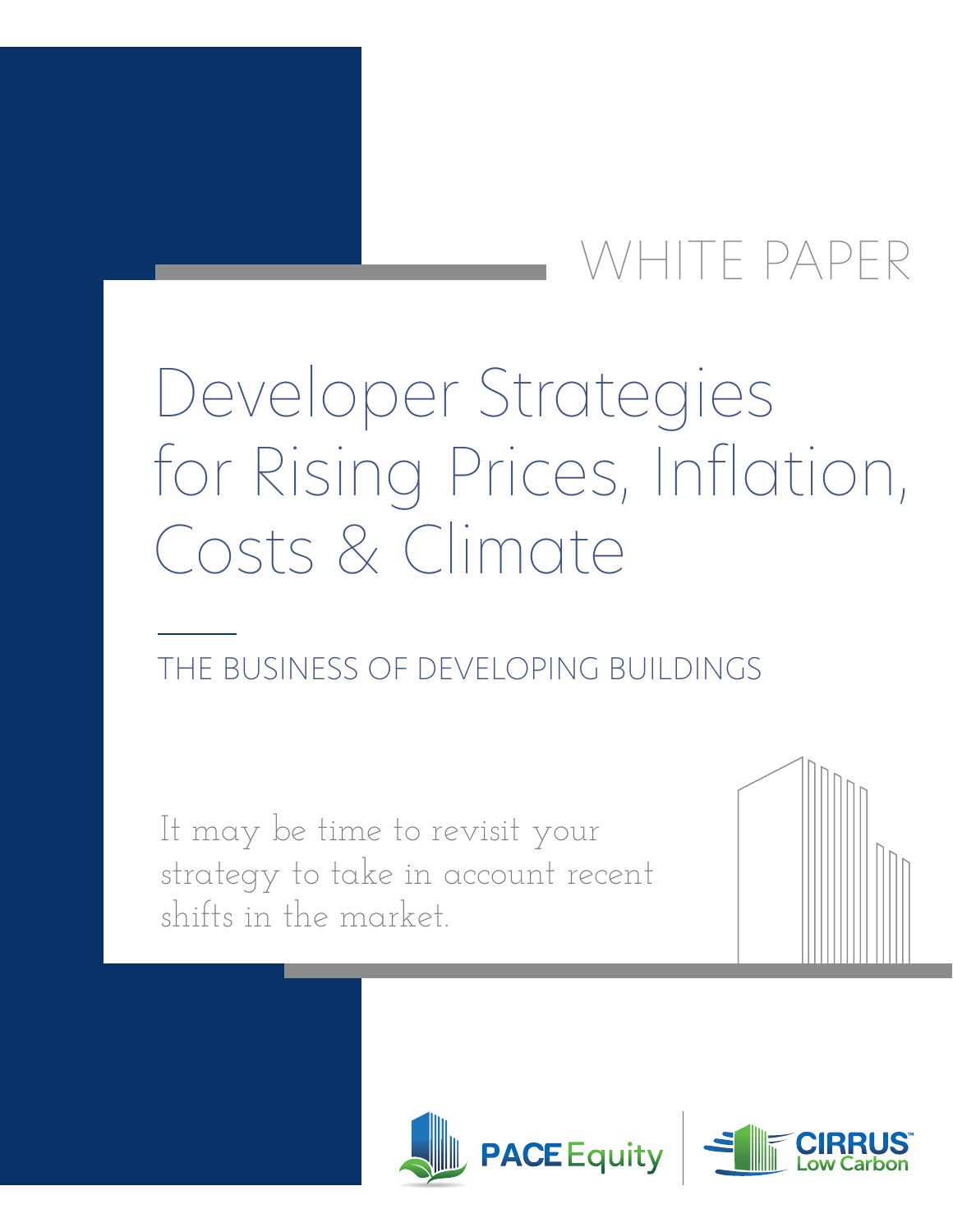## Developer Strategies for a Changing Market



Owning and operating a business requires building a strategy for resiliency and growth. Your employees, investors and customers rely on your business to deliver projects that are well-designed, profitable, and positioned for the future.

Strategies built in the last quarter of 2021 sought to address immediate impacts of a waning pandemic, supply chain/product delivery timing, labor shortages, and high construction material costs. You may also have been considering the impacts of climate change, tenant demands, shifting building codes, and continued access to affordable capital. While these short-term items are all still pertinent in 2022, it may be time to revisit your strategy to take into account recent shifts in the market.

#### WHAT YOU NEED TO CONSIDER NOW

Over the past few months, things have changed significantly in the commercial real estate business. These "new" list of economic concerns are top-of-mind for your customers and investors.

- **Volatile/rising interest rates**
- I Inflation and rising prices
- **Oil/gas prices rising**
- Climate change and obvious impacts (wildfires, storms, flooding)

What do those challenges mean for the commercial real estate marketnow and in the longer-term? Which of those challenges will drive a change in the way you do business?

Developers should be seeking **solutions** that address these issues while allowing them to pursue their projects and profits.



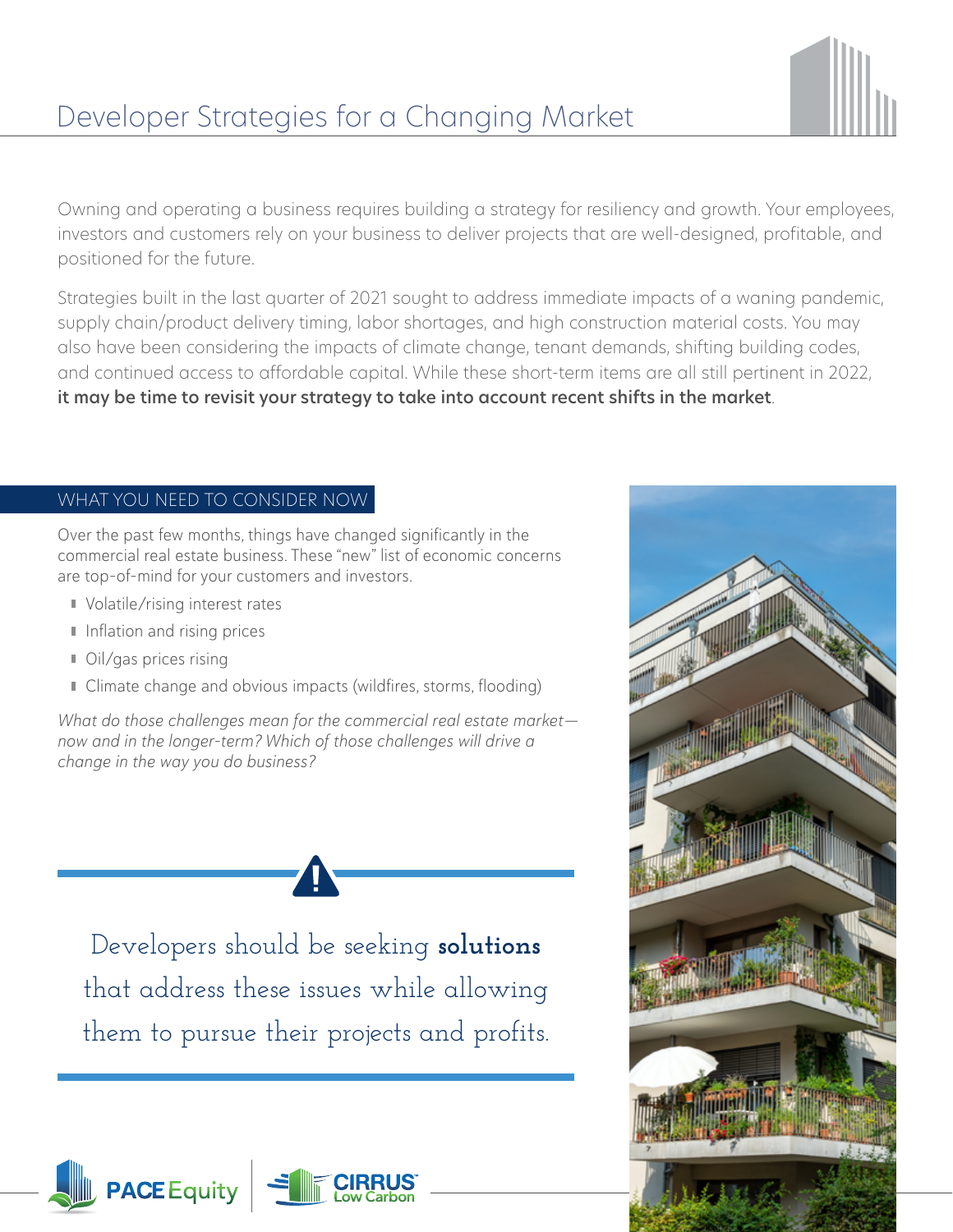Rather than abandoning planned projects, developers are seeking solutions that address these short-term issues while allowing them to pursue their projects and profits.

Many of the challenges have potential solutions that are available now. It may be time to consider new options.

| CHALLENGE                                        | <b>IMPACT</b>                                                                     | POTENTIAL SOLUTION                                           |
|--------------------------------------------------|-----------------------------------------------------------------------------------|--------------------------------------------------------------|
| Volatile/rising interest rates                   | Difficulty maintaining construction budget                                        | Lower cost of capital                                        |
| Inflation and rising prices                      | Tenant price sensitivity & increased cost of<br>operations                        | <b>Energy efficient &amp;</b><br>sustainable building design |
| Oil/gas prices rising                            | Tenant price sensitivity & increased cost of<br>operations                        | <b>Energy efficient &amp;</b><br>sustainable building design |
| Climate change                                   | New requirements for building resiliency                                          | <b>Energy efficient &amp;</b><br>sustainable building design |
| Shifting building code<br>requirements           | Local governments requiring greener buildings<br>& utilities rewarding efficiency | <b>Energy efficient &amp;</b><br>sustainable building design |
| Changing tenant demands                          | Tenants requiring comfortable and healthy<br>spaces for work and home spaces      | <b>Energy efficient &amp;</b><br>sustainable building design |
| Difficulty recruiting and<br>retaining employees | Additional pressure on profitability as wages<br>increase                         | Lower cost of capital                                        |
| Material costs escalating                        | Additional pressure on profitability as costs<br>escalate                         | Lower cost of capital                                        |

### SUMMARY OF CHALLENGES, IMPACTS & SOLUTIONS

This is a very simplistic view of potential solutions, certainly. But the point is that solutions exist that could impact multiple challenges.

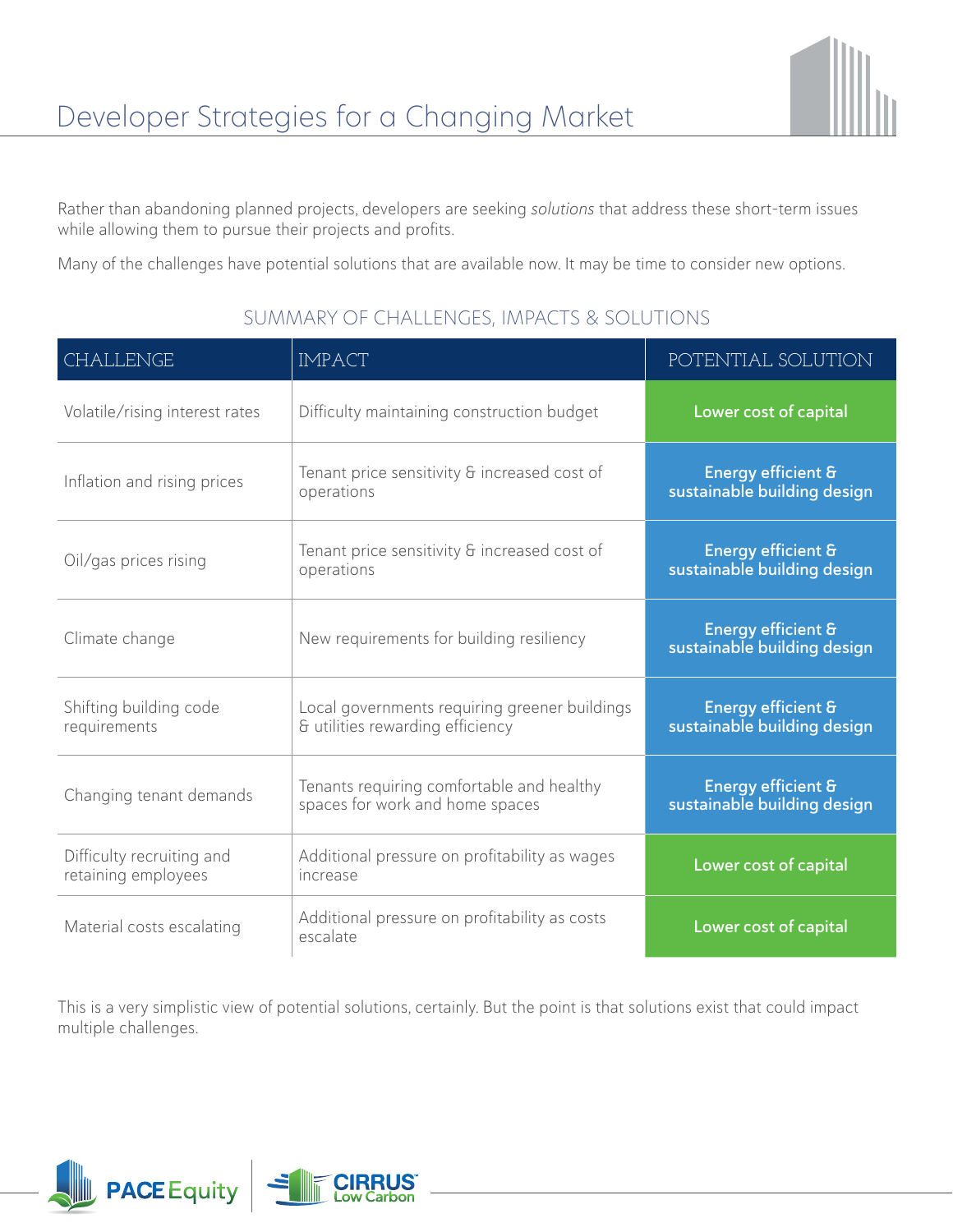

### POTENTIAL SOLUTIONS TO TODAY'S CHALLENGES

#### A. LOWER COST OF CAPITAL

Background: As developers assemble their capital stacks during this time of volatile interest rates and rising costs, they are challenged with identifying and securing capital that allows them to deliver favorable project returns. Improving the cost of capital will help developers maintain their budgets and profitability.

#### B. ENERGY EFFICIENT AND SUSTAINABLE BUILDING DESIGN

Background: Multifamily and Senior Housing Projects Tenants are demanding comfortable, secure, and healthy environments in which to live. They hear daily about the impacts of climate change, and they want to know that they are contributing to a greener environment. They are feeling vulnerable about the economy and are price sensitive. Following the pandemic, they want healthy indoor environments.<sup>1</sup>

Multifamily and Senior Housing developments are finding growth as the pandemic wanes and investors look for assets to deliver growth and resiliency.

#### Background: Office, Industrial, Other Commercial Projects

As business tenants continue to feel wary about the global economy, they will seek competitively-priced lease rates as a hedge against potential economic downturns. Uncertainty surrounding geopolitical tensions remain, as do concerns about inflation and new shocks to supply chains. Employment and wage growth as well as consumer spending, jobless claims and investment activity remain robust and will keep demand buoyant in spite of headwinds.<sup>2</sup> Companies recognize that long-term demographics show that the challenge of finding and keeping employees is a long-term reality. Commercial tenants need to recruit and retain employees aggressively, so they seek the best locations and environments. Employers who are solving hybrid employment arrangements want to offer comfortable environments and sustainable workplaces. In fact, the Regenerative Workplace study by JLL found that "creating an office experience as comfortable as home will be key to employee and organizational resilience."3

## **WHAT IS C-PACE FINANCING?**

**Property Assessed Clean Energy (PACE) is a legislated public/private partnership which creates a new financing option for your capital stack. Your construction budget can use our private capital funding for costs which impact energy & water spend or renewable energy improvements. The repayment of the capital is made through a long-term special tax assessment on the property.**

**Learn more at [www.pace-equity.com](https://www.pace-equity.com/how-pace-financing-works/)**